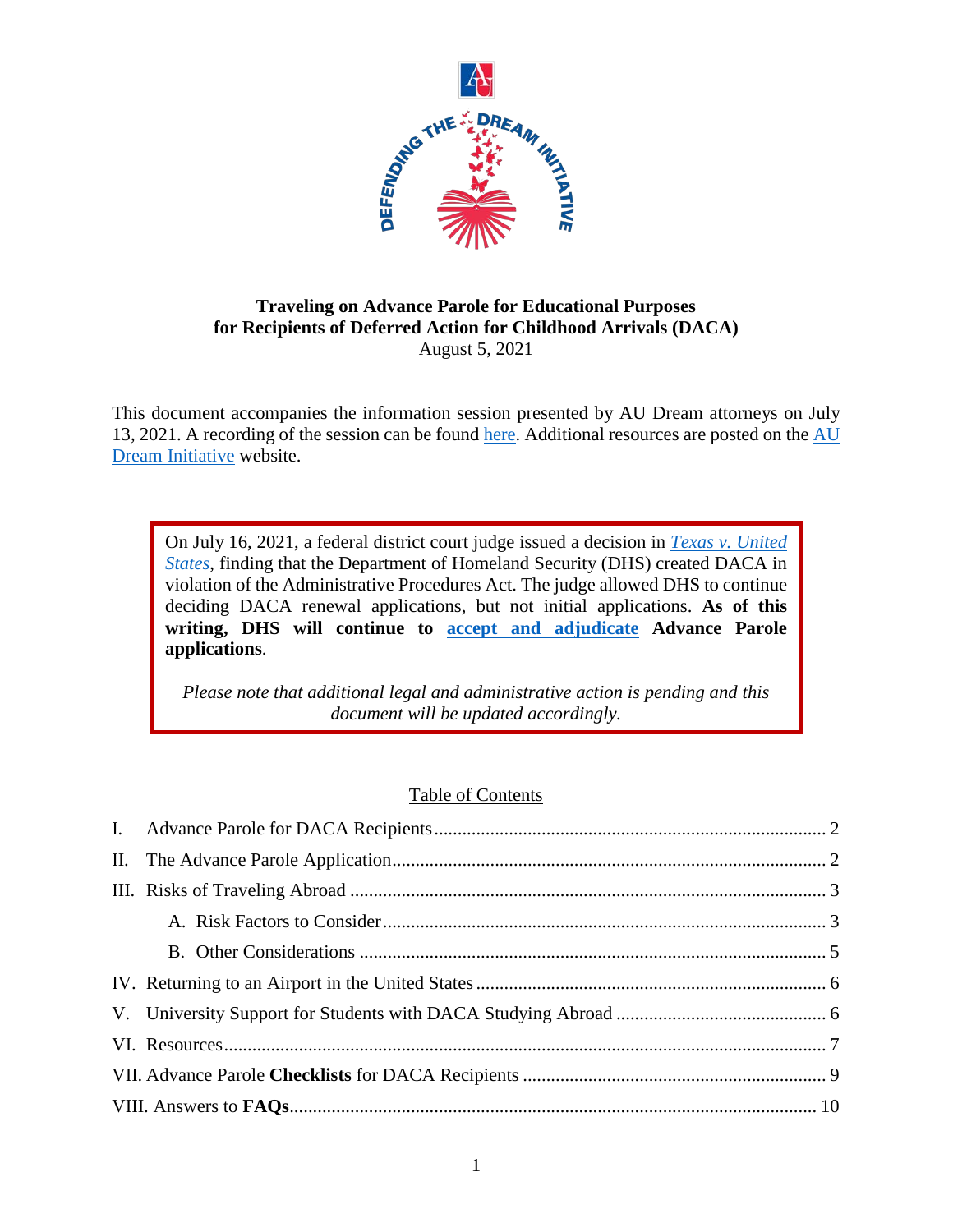# <span id="page-1-0"></span>**I. Advance Parole for DACA Recipients**

U.S. Citizenship and Immigration Services (USCIS) has created an Advance Parole document may authorize a person who is present inside the United States to re-enter the U.S. after temporarily traveling abroad.<sup>[1](#page-1-2)</sup> This process is a part of the government's broader authority to "parole" or allow someone into the U.S. as a matter of discretion.<sup>[2](#page-1-3)</sup>

Applying for an Advance Parole document is an option for many noncitizens in the U.S., including recipients of DACA, applicants and recipients of Temporary Protected Status (TPS), most applicants for adjustment of status (a green card), and other limited categories.<sup>[3](#page-1-4)</sup> A DACA recipient who travels abroad without an Advance Parole document will lose their DACA.<sup>[4](#page-1-5)</sup>

USCIS instructions for the Advance Parole application indicate that DACA recipients must travel abroad for educational, employment, or humanitarian purposes. Travel abroad for a vacation is not one of the valid purposes for DACA recipients.<sup>[5](#page-1-6)</sup> In a [non-exhaustive list,](https://www.uscis.gov/sites/default/files/document/forms/i-131instr.pdf)<sup>[6](#page-1-7)</sup> USCIS provides examples of valid travel purposes.

USCIS provides guidance on what educational travel might look like, including "semester abroad programs" or "academic research." Many colleges and universities offer study abroad programs of their own; however, students might also look into programs offered by private or non-profit education companies.<sup>[7](#page-1-8)</sup> In addition to academic research, students might also look into academic presentations, conferences, and competitions.

USCIS adjudicates Advance Parole applications on a case-by-case basis to decide what is or is not an educational purpose. DACA recipients can and should think expansively about what travel could be considered "educational." If USCIS rejects an Advance Parole application, there is no appeals process, but applicants may file multiple applications.

## <span id="page-1-1"></span>**II. The Advance Parole Application**

The Advance Parole application itself is straightforward: a properly completed USCIS form and supporting documents. However, as discussed in Section III below, DACA recipients must explore and consider all risks of traveling abroad before filing an application.

<span id="page-1-3"></span><span id="page-1-2"></span><sup>&</sup>lt;sup>1</sup> The Advance Parole document is the USCIS Form I-512L.<br><sup>2</sup> INA § 212(D)(5)(A) (Attorney General may, in their discretion, parole temporarily and on a case-by-case basis for "urgent humanitarian reasons or significant public benefit"); 8 C.F.R. §212.5(f) ("When parole is authorized for an [noncitizen] who will travel to the United States without a visa, the [noncitizen] shall be issued an appropriate document authorizing travel").

<span id="page-1-4"></span><sup>3</sup> *See* [Form I-131 instructions,](https://www.uscis.gov/sites/default/files/document/forms/i-131instr.pdf) pp. 4-5.

<span id="page-1-5"></span><sup>4</sup> USCIS [Frequently Asked Questions](https://www.uscis.gov/humanitarian/consideration-of-deferred-action-for-childhood-arrivals-daca/frequently-asked-questions) on DACA, Q56.

<span id="page-1-6"></span><sup>5</sup> Se[e Form I-131 instructions,](https://www.uscis.gov/sites/default/files/document/forms/i-131instr.pdf) p. 5. 6 *Id*.

<span id="page-1-7"></span>

<span id="page-1-8"></span><sup>7</sup> See, e.g.[, CET Study Abroad Programs](https://cetacademicprograms.com/) or [The California-Mexico Studies Center.](https://www.california-mexicocenter.org/)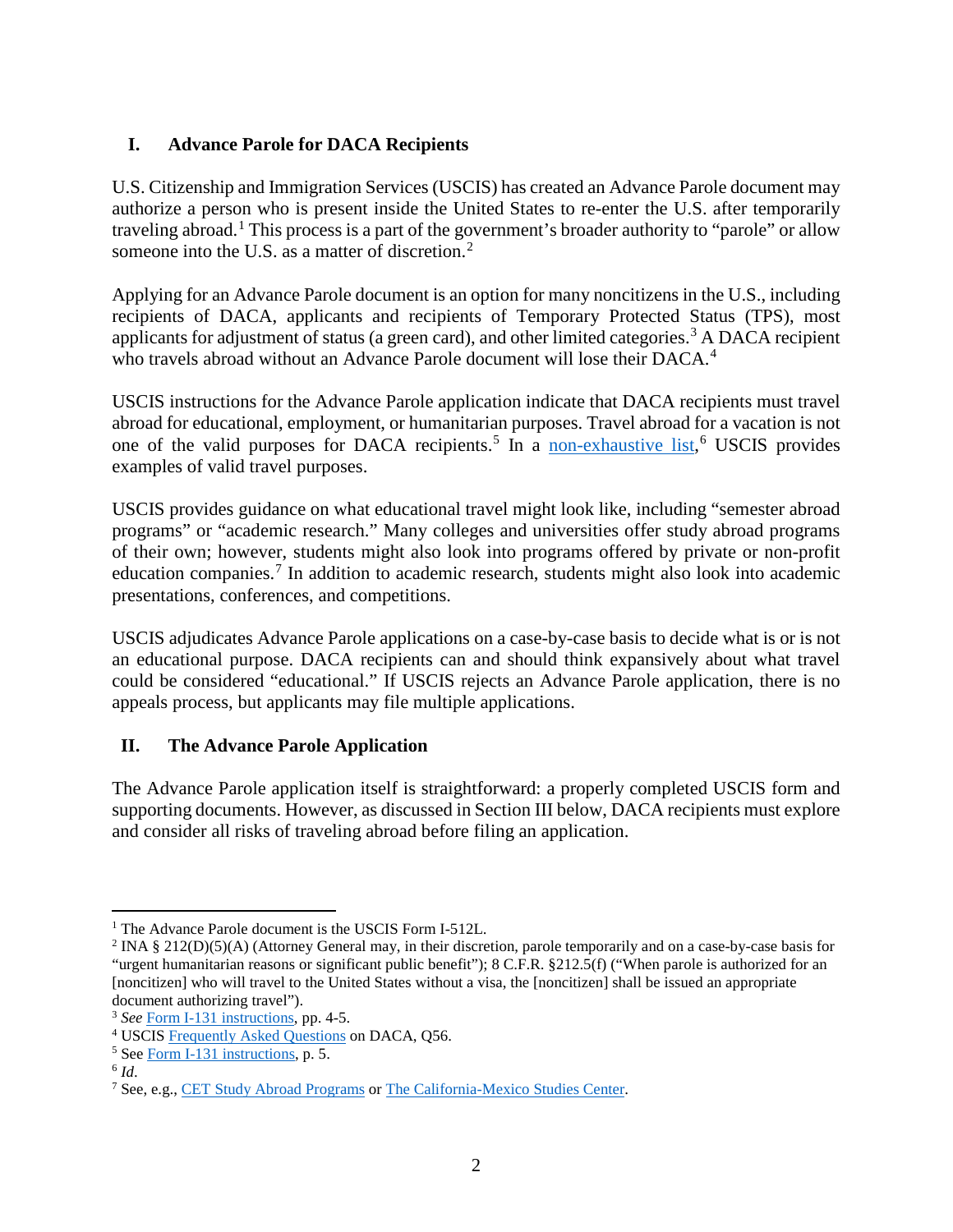An Advance Parole application might look like:

- A cover letter explaining the purpose of travel and summarizing the documents included in the application
- USCIS [Form I-131,](https://www.uscis.gov/i-131) with two recent, passport-sized photographs and (current) \$575 fee;
- Copy of applicant's most recent DACA Approval Notice
- Documents demonstrating travel purpose, including:
	- o Letter from school or educational program confirming enrollment and "explaining why travel is required or beneficial"<sup>[8](#page-2-2)</sup>
	- o Letter or other document confirming enrollment in program abroad
	- o Applicant's own statement explaining why travel abroad is required or beneficial

# <span id="page-2-0"></span>**III. Risks of Traveling Abroad**

After traveling abroad, DACA recipients must present themselves at a port of entry to the United States. The Advance Parole document authorizes a Customs and Border Protection (CBP) officer to parole a traveler into the country, but the document itself does not *guarantee* re-entry.[9](#page-2-3)

Although many DACA recipients have traveled abroad and re-entered the United States without adverse consequences, there are certain factors, discussed below that may heighten a DACA recipient's denial of entry at the border and/or lead to future immigration consequences. It is important to note that a person's history may not have led to denial of DACA or Advance Parole, but could raise issues when traveling abroad.

# <span id="page-2-1"></span>**A. Risk Factors to Consider**

## **1. Traveling abroad outside the authorized Advance Parole dates or after DACA authorization has expired**

Attempting to re-enter the United States after the dates authorized on the Advance Parole document or after DACA authorization has expired may result in denial of re-entry at the border or, later, denial of DACA renewal. The Advance Parole documents only authorizes parole "prior to" the specific date entered on the document. On this date, a CBP officer may still choose to exercise their parole authority and allow a traveler into the country, but this may affect future immigration options. Prior to the 2017 rescission of DACA and accompanying Advance Parole, there were reports that DACA recipients who had been paroled into the U.S. subsequently received denials or Requests for Evidence when trying to renew their DACA authorization.<sup>[10](#page-2-4)</sup>

<span id="page-2-2"></span> <sup>8</sup> DHS, [National Standard Operating Procedures \(SOP\): Deferred Action for Childhood Arrivals](https://www.aila.org/File/DownloadEmbeddedFile/57200) [\(DACA\)](https://www.aila.org/File/DownloadEmbeddedFile/57200) (April 4, 2013). P. 137.

<span id="page-2-3"></span><sup>&</sup>lt;sup>9</sup> Se[e Form I-131 instructions,](https://www.uscis.gov/sites/default/files/document/forms/i-131instr.pdf) p. 5.

<span id="page-2-4"></span><sup>10</sup> Immigrant Legal Resource Center and United We Dream, *[Practice Advisory:](https://www.ilrc.org/sites/default/files/resources/2016-04_ilrc-uwd_advisory_on_daca_renewal_and_ap.pdf) DACA Renewal and Advance Parole* (April 2016).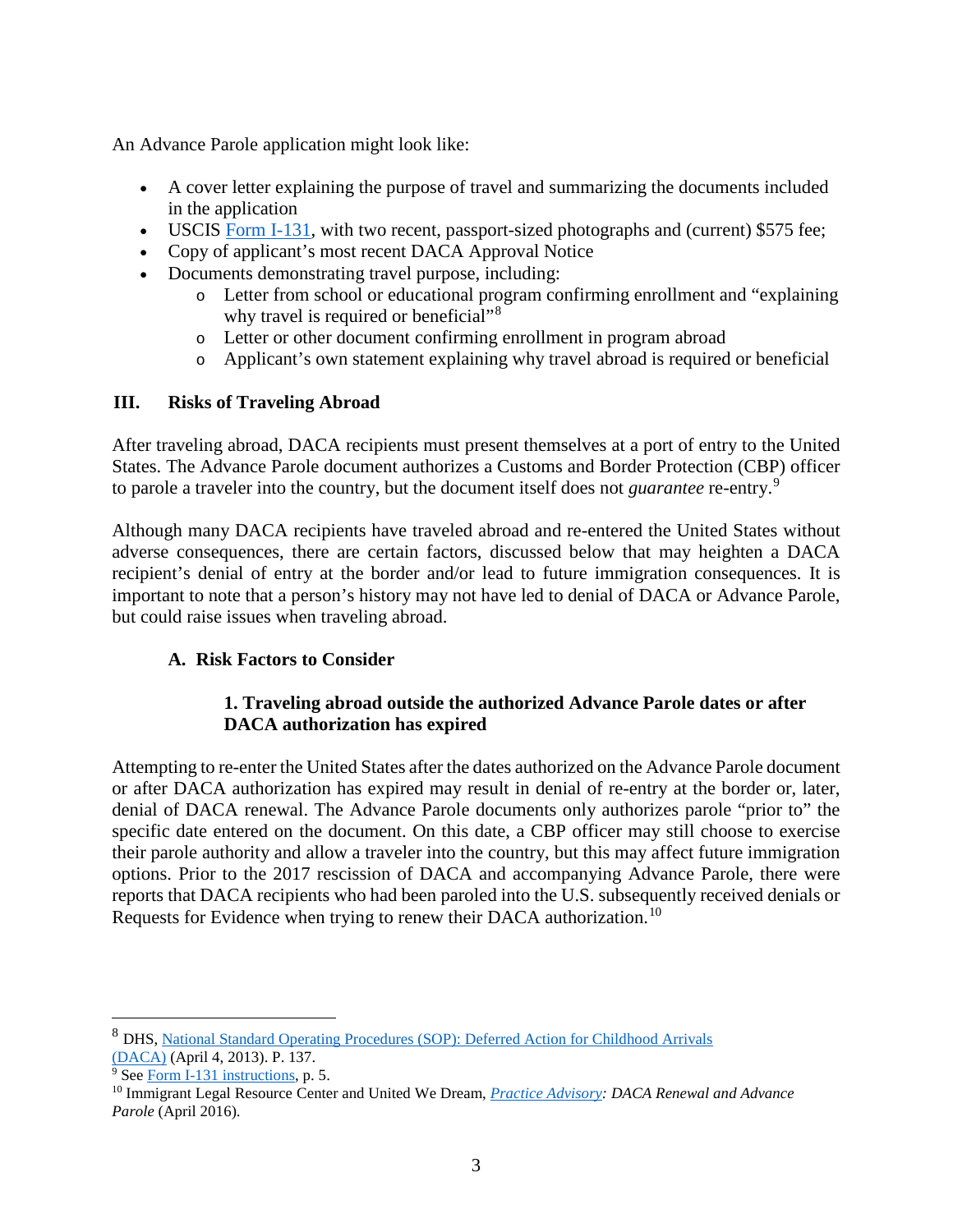# **2. Having a prior removal order**

If a DACA recipient has a prior "removal" (or deportation) order and subsequently departed the U.S. and then re-entered, travel abroad will trigger severe consequences. It does not matter whether the DACA recipient was an adult or minor when previously deported. Travelers presenting themselves at a port of entry are considered to be seeking admission and are thus subject to the immigration inadmissibility grounds.<sup>[11](#page-3-0)</sup> A DACA recipient in this position would be deemed inadmissible under the "permanent bar"[12](#page-3-1) and likely denied entry. Additionally, a person denied entry due to the permanent bar *may* be able to re-enter the United States with permission only after they have spent 10 years outside the country.

If a DACA recipient has a prior removal order and never departed the country after receiving it, travel abroad should not trigger inadmissibility grounds.[13](#page-3-2) The order will, however, impact future immigration applications.

Determining whether a prior removal order exists is necessary before applying for Advance Parole. In many situations, family may be able to clarify a DACA recipient's immigration history. Another option is filing a Freedom of Information Act (FOIA) request with appropriate immigration offices, including USCIS, CBP, and the Executive Office of Immigration Review (EOIR).

# **3. Previous period of unlawful presence in the U.S. followed by an exit and re-entry**

If a DACA recipient previously spent more than one year in the U.S. without documents, left the U.S., and then re-entered, travel abroad will trigger severe consequences. A DACA recipient in this position would be deemed inadmissible under the "permanent bar" and likely denied entry. Additionally, a person denied entry due to the permanent bar may be able to re-enter the United States with permission only after they have spent 10 years outside the country.

# **4. Contact with the criminal legal system**

Contact with the criminal system that leads to a finding of inadmissibility may bar a DACA recipient from re-entering the country<sup>[14](#page-3-3)</sup> and will require a waiver for any future immigration applications. Inadmissibility—meaning that a noncitizen is not eligible for "admission," or lawful entry, to the United States—is defined in the Immigration and Nationality Act (INA) and sweeps broadly to cover many interactions that a person might have with the criminal legal system.<sup>[15](#page-3-4)</sup> Applicants for Advance Parole should consider the following.

<span id="page-3-0"></span> <sup>11</sup> *See* INA § 212(a).

<span id="page-3-1"></span><sup>12</sup> *See* INA § 212(a)(9)(C)

<span id="page-3-2"></span><sup>&</sup>lt;sup>13</sup> INA § 212(a)(9)(C) is not triggered because the person is not seeking re-entry without being admitted. INA §  $212(a)(9)(B)$  is not triggered because travel on Advance Parole is not considered the type of "departure" contemplated in the statute. See Matter of Arrabally and Yerrabelly, 25 I&N Dec. 771 (BIA 2012).

<span id="page-3-4"></span><span id="page-3-3"></span><sup>&</sup>lt;sup>14</sup> While CBP has broad authority to parole into the U.S. a person who is inadmissible, historically it has not done so with DACA recipients traveling on Advance Parole who are found to be inadmissible.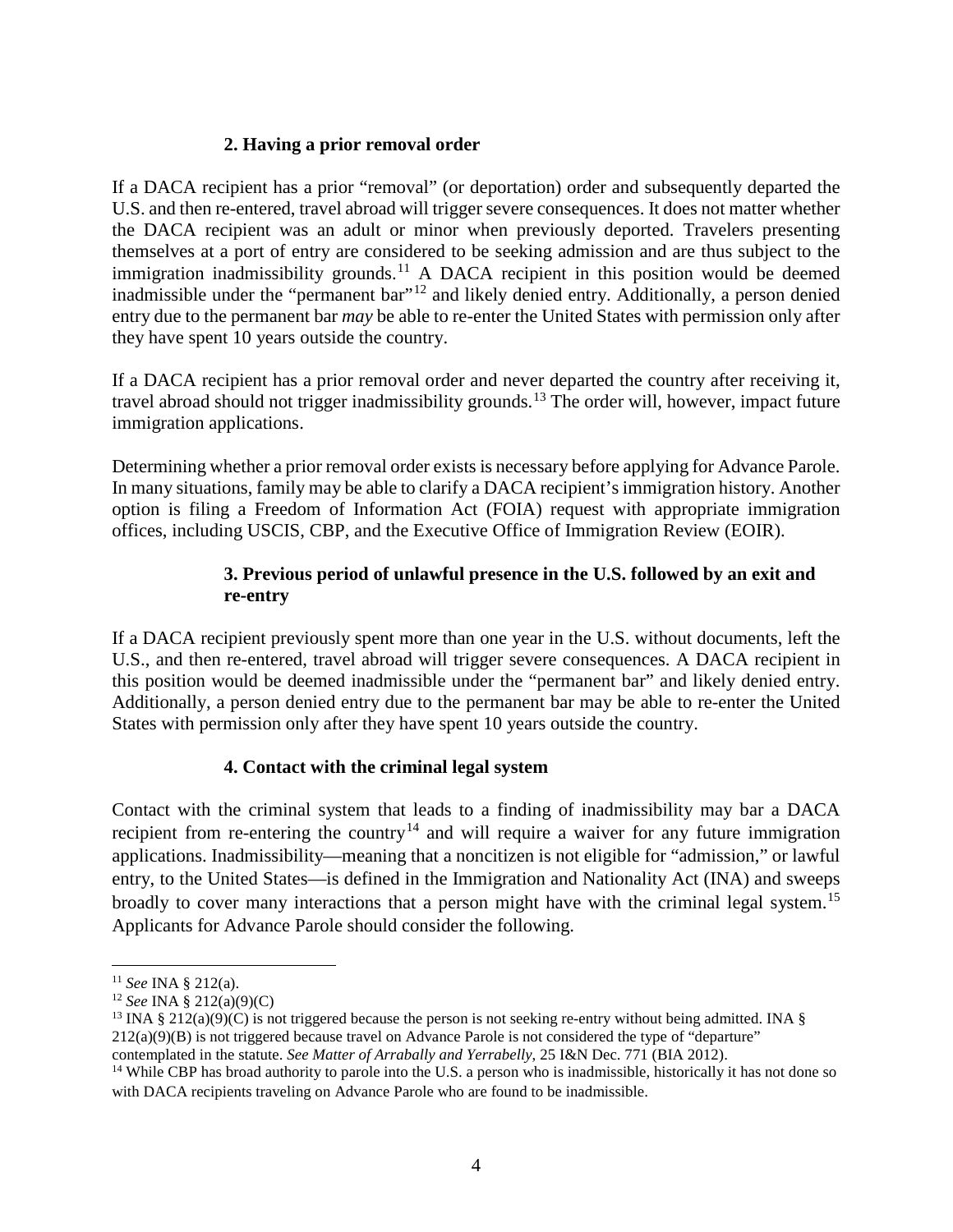First, a criminal conviction might not bar a person from getting DACA, but it might make them inadmissible to the United States. For example, someone with one or two theft convictions was granted DACA, but these convictions might make someone inadmissible.

Sarah was arrested, charged, and convicted of possession of marijuana in 2012. She was not given any jail time. This was her only contact with the criminal system. Later, Sarah applied for and received DACA because her sole conviction was not a "significant misdemeanor." Sarah has successfully renewed DACA since 2013. Sarah's conviction does not bar her from DACA (and did not lead to a discretionary denial of DACA), but does make her "inadmissible" under immigration law.

Second, a person may have been previously arrested and/or charged and those charges were then dropped, never resulting in a conviction. CBP may question them about this at the border and if they formally admit to committing facts that constitute a crime, this may make them inadmissible.

Third, although most traffic and civil violations are not crimes and should not bar someone from DACA or admission, there might be some violations that carry additional consequences. One example might be using a fake ID.

Jack is at the airport and is being questioned by a CBP officer who notices that he was arrested and charged with theft a few months ago. Jack says that he was never convicted and they dropped the charge. The CBP officer starts asking Jack questions. Jack says that he went to court and the prosecutor offered a plea: if Jack admitted what he did and completed 40 hours of community service, then the prosecutor would drop the charge. Jack did this. CBP might interpret this as a conviction.

If DACA recipients are unclear about their previous contact with police or prosecutors, they may be able to search for records online through their state or county's court system. They may also be able to request arrest reports from the police or request records from a courthouse clerk. An FBI Identity History Summary can also compile contact with law enforcement from any jurisdiction in the  $U.S.<sup>16</sup>$  $U.S.<sup>16</sup>$  $U.S.<sup>16</sup>$ 

## **B. Other Considerations**

<span id="page-4-0"></span>In addition to speaking with an immigration attorney about any of the above risk factors, DACA recipients may consider the following circumstances when traveling abroad.

First, if a DACA recipient initially entered the U.S. without inspection (meaning that they did not have a visa when they first entered), traveling abroad on Advance Parole may have a positive effect on future immigration applications. If such a person is applying for a green card,  $17$  they would generally have to complete the application at a U.S. Consulate in their home country, a process

<span id="page-4-1"></span><sup>&</sup>lt;sup>16</sup> Federal Bureau of Investigations (FBI) [Identity History Summary Checks.](https://www.fbi.gov/services/cjis/identity-history-summary-checks)

<span id="page-4-2"></span> $17$  This specific scenario applies to applicants who have a green card immediately available to them, usually through a U.S. citizen spouse or a child who is 21 years old.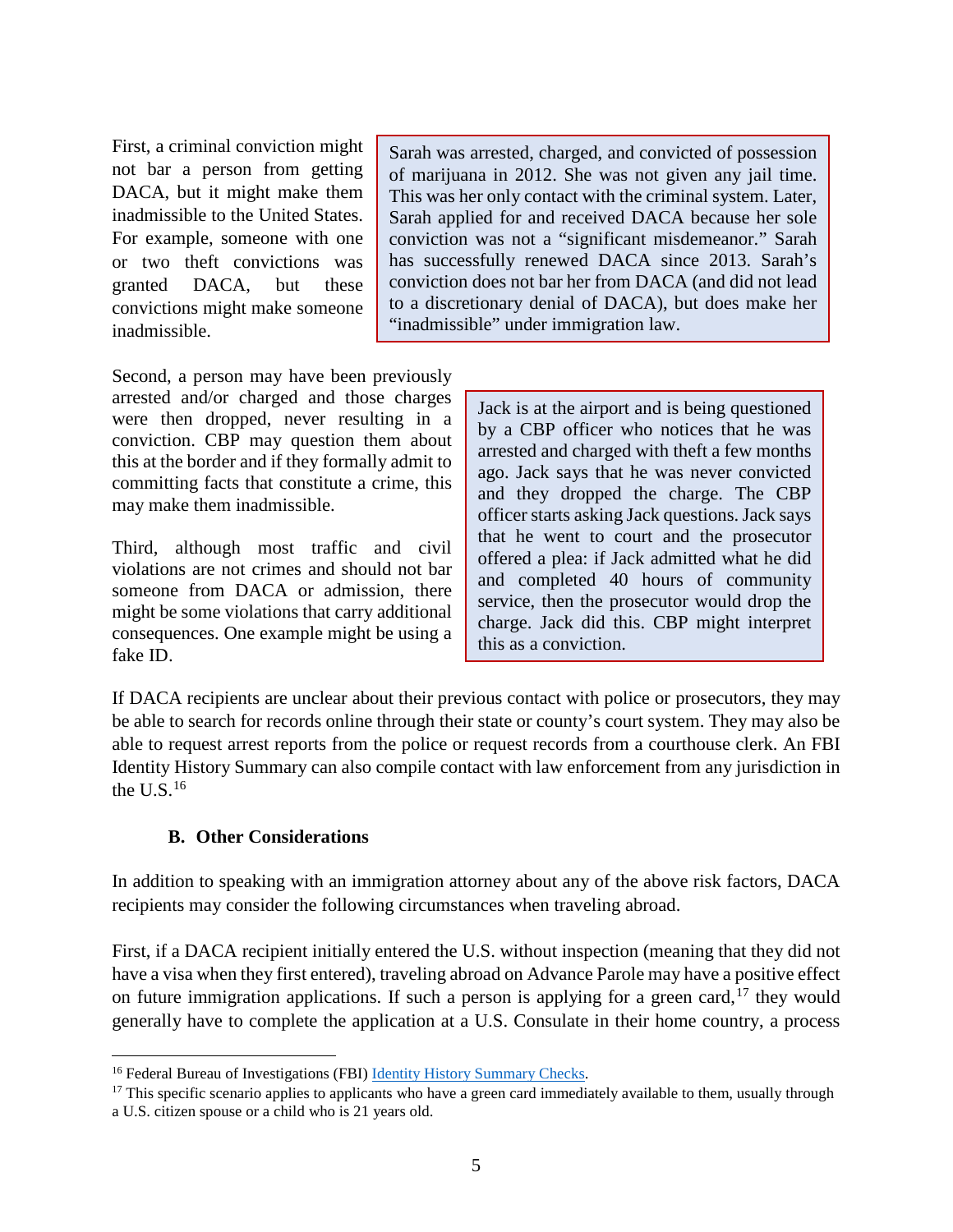known as consular processing. With an entry on Advance Parole, a DACA recipient would be able to complete the green card application in the United States. In recent months, immigration agencies and the Supreme Court held that holders of Temporary Protected Status (TPS) who had re-entered the country on Advance Parole must complete consular processing when applying for a green card.[18](#page-5-2) As far as we know, these holdings are not being applied to DACA recipients.

Second, travel during global pandemic comes with risks, which may impact travelers' ability to re-enter the U.S. The Centers for Disease Control (CDC) maintains a list of Travelers Prohibited from Entry to the United States, which is dependent on where the travelers have been.<sup>[19](#page-5-3)</sup> With a recent rise in cases in summer 2021, the countries on this list may change with little notice. The CDC also requires a negative result from a COVID-19 test within three days of re-entering the U.S.<sup>[20](#page-5-4)</sup> If a traveler contracts COVID abroad and must wait until they are clear to return, they may miss the date of re-entry on their Advance Parole document.

# <span id="page-5-0"></span>**IV. Returning to an Airport in the United States**

When flying into the U.S. from abroad, all travelers must go through customs and inspection with Customs and Border Protection (CBP). Inspection will occur at the first airport a traveler flights into, regardless of connecting flights. This is the point at which many of the above-mentioned risks may impact re-entry.

When flying, DACA recipients can prepare for inspection by carrying their immigration documents with them—especially the *original* Form I-512L, Advance Parole document—and leaving a copy with their family and/or attorney. For a list of documents to carry while traveling, please see the checklist in Section VII below.

Travelers must be prepared for questioning by a CBP officer, either briefly during inspection or during lengthier questioning and searches in secondary inspection. CBP officers may ask them questions about their travel as well as their immigration history and contact with the criminal system in the U.S. to determine inadmissibility. They may also search travelers' belongings, including luggage and electronic devices.<sup>[21](#page-5-5)</sup>

# <span id="page-5-1"></span>**V. University Support for Students with DACA Studying Abroad**

<span id="page-5-2"></span> <sup>18</sup> *See [Sanchez v. Mayorkas](https://www.supremecourt.gov/opinions/20pdf/20-315_q713.pdf)*, 141 S.Ct. 1809 (June 7, 2021); USCIS[, Policy Memorandum:](https://www.uscis.gov/sites/default/files/document/aao-decisions/Matter-of-Z-R-Z-C-Adopted-AAO-Decision.pdf) *Matter of Z-R-Z-C-*, Adopted Decision (Aug 20, 2020)

<span id="page-5-3"></span><sup>&</sup>lt;sup>19</sup> Centers for Disease Control, [Travelers Prohibited from Entry to the United States.](https://www.cdc.gov/coronavirus/2019-ncov/travelers/from-other-countries.html)

<span id="page-5-4"></span><sup>&</sup>lt;sup>20</sup> CDC [Requirement](https://www.cdc.gov/coronavirus/2019-ncov/travelers/testing-international-air-travelers.html) for Proof of Negative COVID-19 Test or Recovery from COVID-19 for All Air Passengers Arriving in the United States (updated July 6, 2021).

<span id="page-5-5"></span><sup>&</sup>lt;sup>21</sup> *See* Electronic Frontier Foundation, *Digital Privacy at the U.S. Border: Protecting the Data On Your Devices* (Dec. 2017) ("Agents may ask travelers to unlock their devices, provide their device passwords, or disclose their social media information. This presents a no-win dilemma. If a traveler complies, then the agents can scrutinize and copy their sensitive digital information. If a traveler declines, then the agents can seize their devices, subject the traveler to additional questioning and detention, and otherwise escalate the encounter. Border agents cannot deny a U.S. citizen admission to the country. However, if a foreign visitor declines, an agent may deny them entry . . . Your response to this dilemma may vary according to your risk assessment.")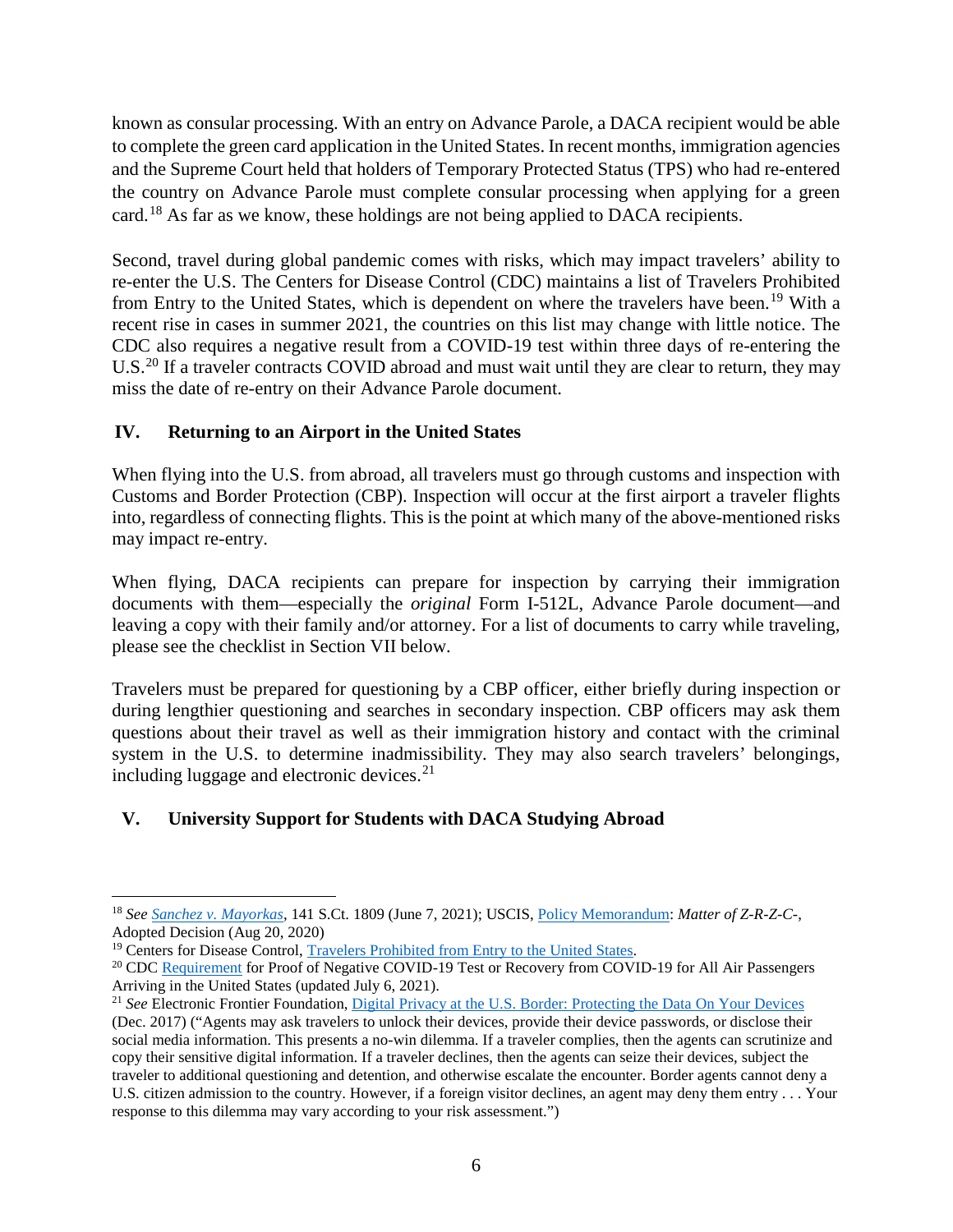There are many ways that colleges and universities can support their DACA students who are trying to study abroad. Staff play an integral role in properly advising students, helping them apply for Advance Parole, and supporting them while they are abroad and upon re-entry to the United States.

University support of a student with DACA begins before the student even files the Advance Parole application. While many resources, like this one, are available online, students must understand the risk of traveling outside the United States as it applies to them. University staff can do a couple things to help students assess this. First, universities can have a point person in the study abroad office who understands the risks of students with DACA traveling abroad. This staff member would ideally be able to guide and support students through the entire study abroad program, whether it is an in-house education abroad program or one at another university or company. Second, staff can facilitate a student's consultation and/or representation with an attorney. Some universities have in-house immigration attorneys who provide legal services for free; others contract with local non-profit legal services organizations that provide services to students. Importantly, a university's international office that works on student visas or OPTs might not be equipped to address this specific issue in immigration law.

Once the level of risk becomes clear to the student, university staff can provide a letter and other supporting documents for a student's Advance Parole application. The letter should be on official letterhead and describe the program and the dates that it will run. The letter should state that the student is enrolled in the education abroad program and explain "why travel is required or beneficial."[22](#page-6-1) The letter can emphasize the university's support for the student being able to travel abroad for the program.

Lastly, staff for education abroad programs should be flexible with timing and requirements. A DACA recipient's ability to travel is dependent on how long USCIS takes to process their Advance Parole application. Staff might consider allowing recipients of DACA to apply and conditionally enroll in programs. If they are not given Advance Parole, staff can work with others, such as academic advisors, to find other options for their education. Lastly, if a student does receive Advance Parole after the education abroad program has begun, staff can work with institutions or programs abroad to have the student join the program, knowing that the lengthy and burdensome Advance Parole process may prevent the student from having another opportunity to study abroad.

# <span id="page-6-0"></span>**VI. Resources**

It is best practice for DACA recipients to consult with an immigration attorney, who will review their entire history and determine how risky it is to travel abroad, *before* applying for Advance Parole. Many schools have in-house immigration attorneys that provide free legal services to students free of charge. Below are a few examples:

• American University's Defending the [AU Dream Initiative](https://www.wcl.american.edu/academics/experientialedu/clinical/theclinics/ijc/audream/) provides immigration legal services, including brief consultations and full representation, to students currently enrolled at a college or university in the DC metropolitan area.

<span id="page-6-1"></span> <sup>22</sup> DHS, [National Standard Operating Procedures \(SOP\): Deferred Action for Childhood Arrivals](https://www.aila.org/File/DownloadEmbeddedFile/57200) [\(DACA\)](https://www.aila.org/File/DownloadEmbeddedFile/57200) (April 4, 2013). P. 137.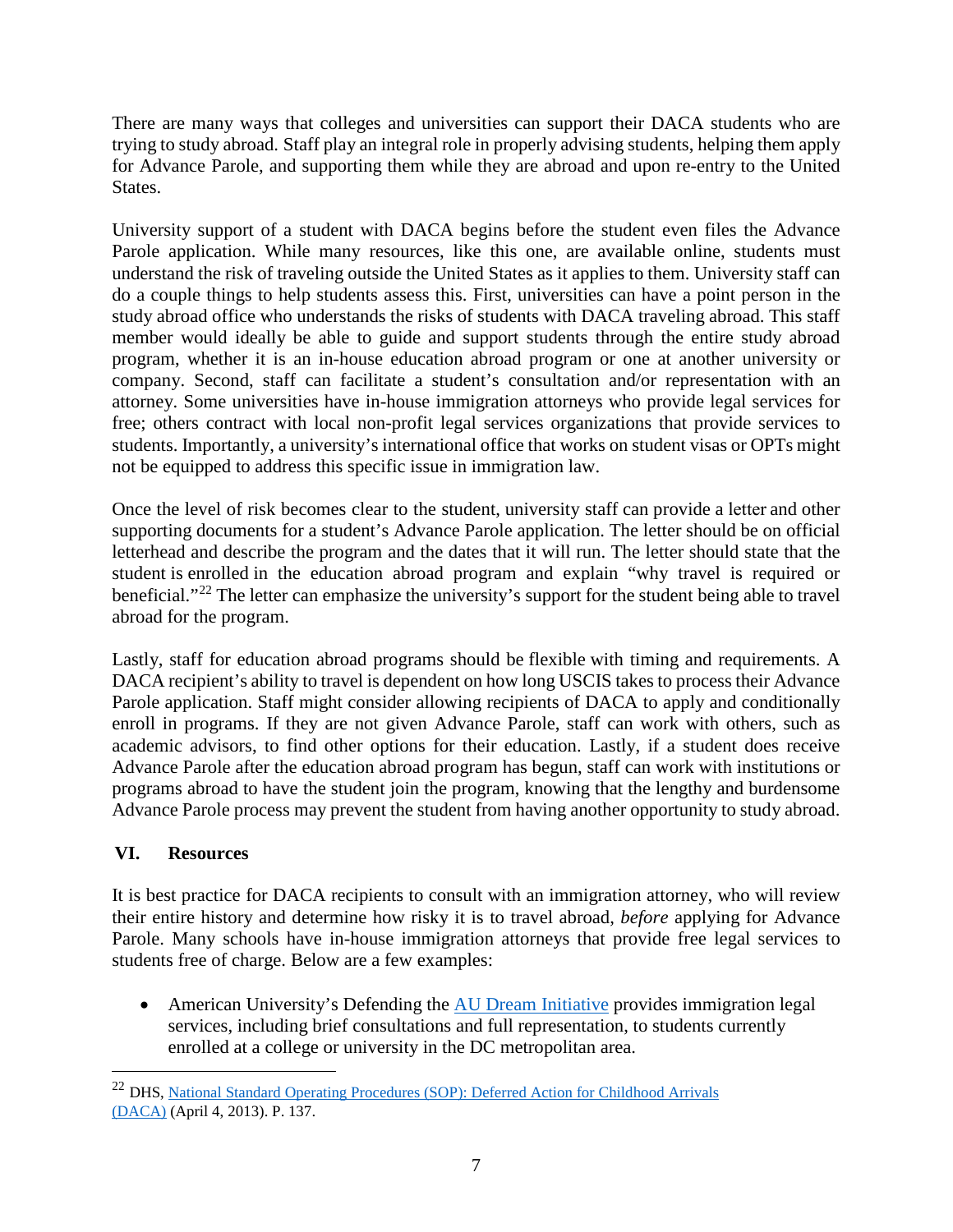- The University of California (UC) [Immigrant Legal Services Center](https://law.ucdavis.edu/ucimm/) provides immigration legal services to students currently enrolled at any UC. There are also immigration services available to students at [California community colleges.](https://www.cccco.edu/Students/Support-Services/Special-population/Undocumented-Students/Legal-Services/legal-service-providers)
- The Harvard [Immigration and Refugee Clinic](https://hls.harvard.edu/dept/clinical/clinics/harvard-immigration-and-refugee-clinical-program/) provides immigration legal services to currently enrolled students at Harvard.

If a university does not make *pro bono* immigration attorneys available, DACA recipients may also reach out to a nonprofit organization to schedule a low cost consultation. [Informed Immigrant](https://www.informedimmigrant.com/help/) and the [Immigration Advocates Network](https://www.immigrationadvocates.org/) have national databases to search for legal services providers.

If you would like to read more about Advance Parole for DACA recipients, there are several resources available online that discuss Advance Parole in more detail:

- Immigrant Legal Resource Center, Requesting Advance Parole and Traveling Outside the [United States Under Deferred Action for Childhood Arrivals](https://www.ilrc.org/sites/default/files/resources/daca_advance_parole_pa_3.21.pdf) (March 2021)
- Catholic Legal Immigration Network, [Advance Parole Travel for Deferred Action for](https://cliniclegal.org/resources/humanitarian-relief/deferred-action-childhood-arrivals/advance-parole-faqs)  [Childhood Arrivals Recipients -](https://cliniclegal.org/resources/humanitarian-relief/deferred-action-childhood-arrivals/advance-parole-faqs) FAQs (January 2021) Immigrant Legal Resource Center, [DACA, Advance Parole, and Family Petitions](https://www.ilrc.org/sites/default/files/resources/prac_adv-daca_advance_parole_fam_pet-20160531.pdf) (June 2016)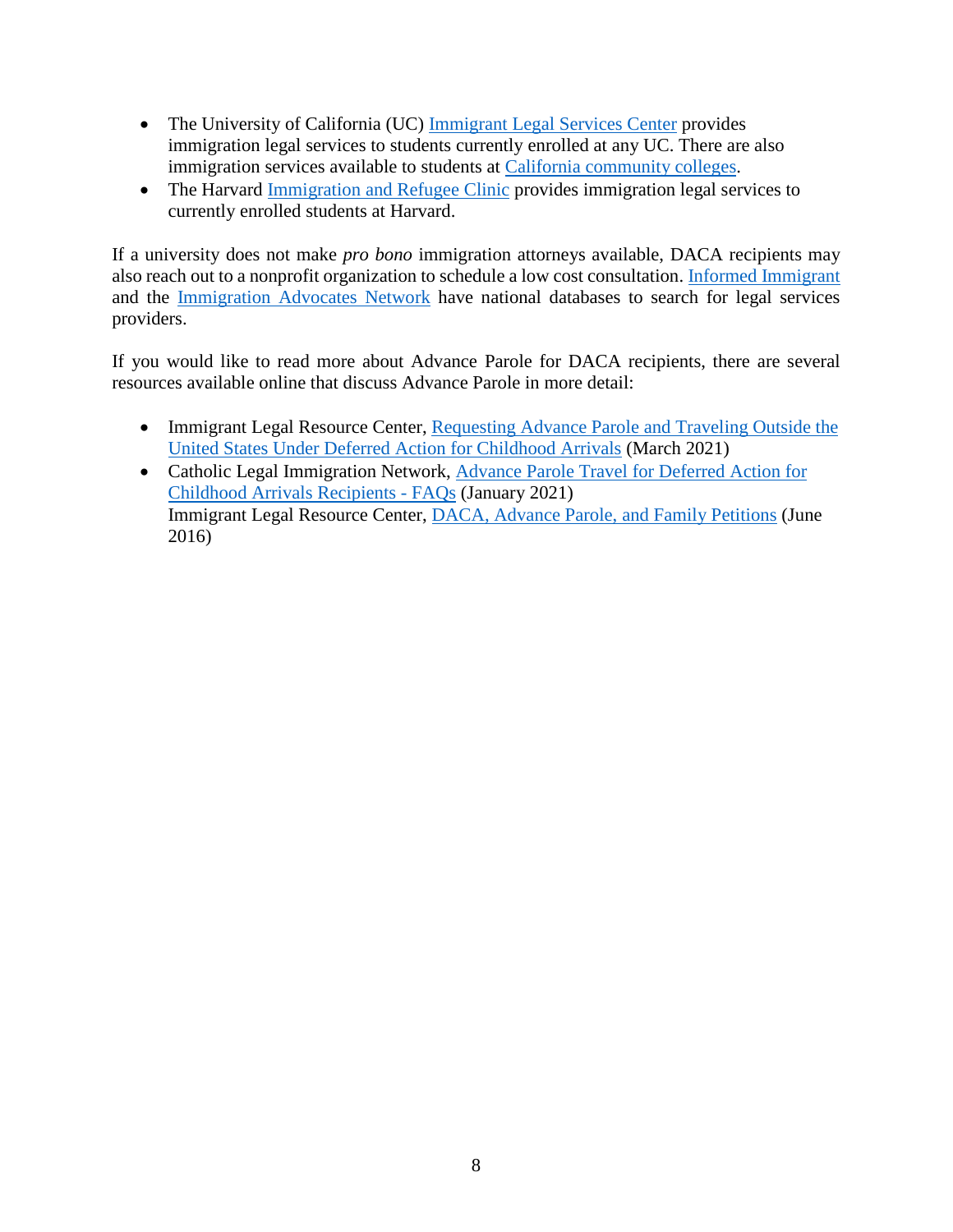## <span id="page-8-0"></span>**VII. Advance Parole Checklists for DACA Recipients**

*Prior to speaking with an attorney* there are certain documents that are helpful to gather in order for an attorney to provide accurate legal advice. These may include:

- □ Copy of current DACA Approval and any previous approval notices
- $\Box$  Most recent DACA application
- $\Box$  Work permit (Employment Authorization Document)
- $\Box$  Information on the educational purpose of your travel (e.g. information on the study abroad program, including dates and how it relates to your studies)
- $\Box$  Passport that is valid beyond the time of intended travel (or begin passport request/renewal process)
- $\Box$  Records of all past or pending tickets, citations, arrests, charges, or convictions
- $\Box$  Prepare to discuss when and how you entered the United States, how many times you entered, and if you or your parents have had any interactions with immigration. Gather any documents you might have from your or your parent's immigration case.

*After consulting with an immigration attorney*, the Advance Parole application itself requires:

- $\Box$  USCIS Form I-131
- $\Box$  \$575 fee (or check USCIS site for current fee)
- $\Box$  Two recent, passport-sized photographs
- □ Copy of most recent DACA Approval Notice (USCIS Form I-797)
- $\Box$  Applicant's statement explaining educational purpose of travel
- $\Box$  Evidence supporting travel purpose, including a letter from the program confirming enrollment and explaining how travel is required or beneficial

*After being granted Advance Parole*, here is a checklist to run through to best prepare for travel and re-entry into the U.S.:

- □ Do you have your *original* Form I-512L (approved Advance Parole Document)?
- $\Box$  Do you have a copy of your Advance Parole application, which indicates the purpose of your travel?
- $\Box$  Do you have a Form G-28 (attorney representation form) that is signed by an attorney? If not, do you or your family have an attorney's contact information handy?
- $\Box$  Do you have evidence that your travel abroad was for the purpose stated on your Advance Parole application?
- $\Box$  Are you prepared to answer CBP's questions during customs and inspection?
- $\Box$  Are you prepared for CBP to search your luggage and electronic devices?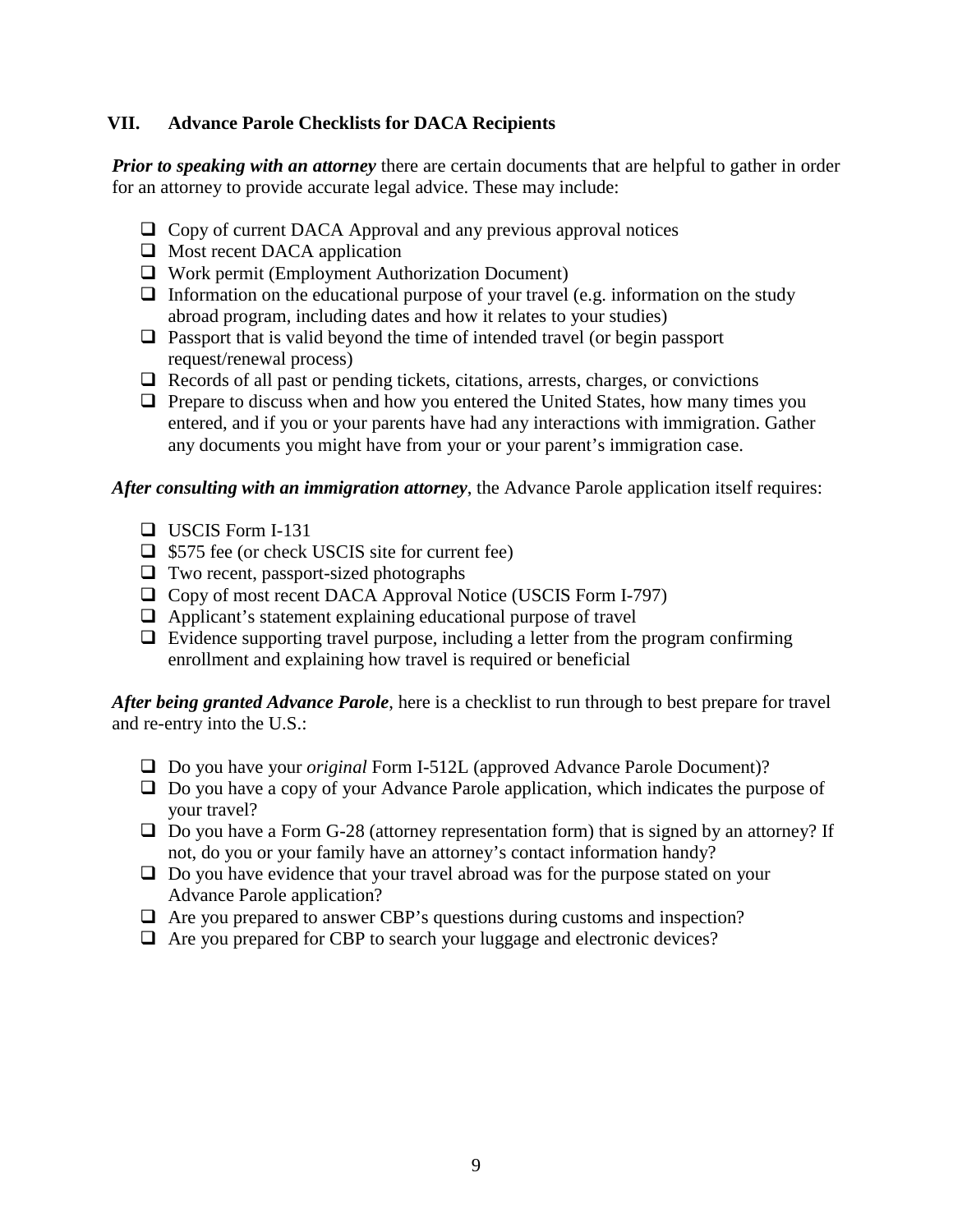#### <span id="page-9-0"></span>**VIII. Answers to FAQs**

Please note that the answers below are not specific legal advice, but general answers to common questions. As always, please consult an immigration attorney for your specific circumstances.

#### **Why is the program called Advanced** *Parole***?**

The government is authorized by the Immigration and Nationality Act in section 212(D)(5)(A) to parole—or temporarily allow—a person into the United States on a caseby-case basis for "urgent humanitarian reasons or significant public benefit." *Advance* parole is a process by which a person who is currently inside the US receives advance authorization to be paroled into the US after temporarily traveling abroad.

### **How can we use study abroad and Advance Parole as opportunities to teach universities about immigration?**

Raising the issue of Advance Parole within the context of study abroad is a great way to make university staff aware of the diversity of students' experiences and to encourage the university to address all students' needs. Students with DACA and their allies on campus can use study abroad as an entry point for education as well as a tool for advocacy to ask the university to meet their specific needs. For example, university education abroad programs can adjust their internal timing and requirements to be more flexible with students applying for Advance Parole.

### **What kind of policies can governments and schools create to protect the safety of an undocumented traveler?**

The government's position will always be to implement the law as it exists, with a measure of discretion. Undocumented students who do not have DACA should not travel abroad.<sup>[23](#page-9-1)</sup> At the moment, we know that the government has denied re-entry to travelers with DACA—even those traveling on Advance Parole—where the travelers have been found "inadmissible" under immigration law.

Schools can take many steps to address and mitigate the risks of traveling abroad.<sup>[24](#page-9-2)</sup> They can arrange consultations with immigration lawyers for students with DACA contemplating studying abroad. They can support a student's Advance Parole application by providing supporting documents. They can appoint and train a study abroad advisor to become the point of contact for students with DACA. They can be flexible in their policies, such as when students can enroll in a program or when students can begin the program. Universities can and should be prepared to harness the power of their campus community and administration if any of their students encounter immigration problems. Overall, these specific policies are representative of the larger necessity of universities creating specific policies to meet their undocumented students' needs, whether they are traveling abroad or not!

<span id="page-9-1"></span> $^{23}$  As noted in Section I, other noncitizens—such as those with TPS or a pending adjustment of status application can also apply for Advance Parole/

<span id="page-9-2"></span><sup>&</sup>lt;sup>24</sup> *See* Section V above.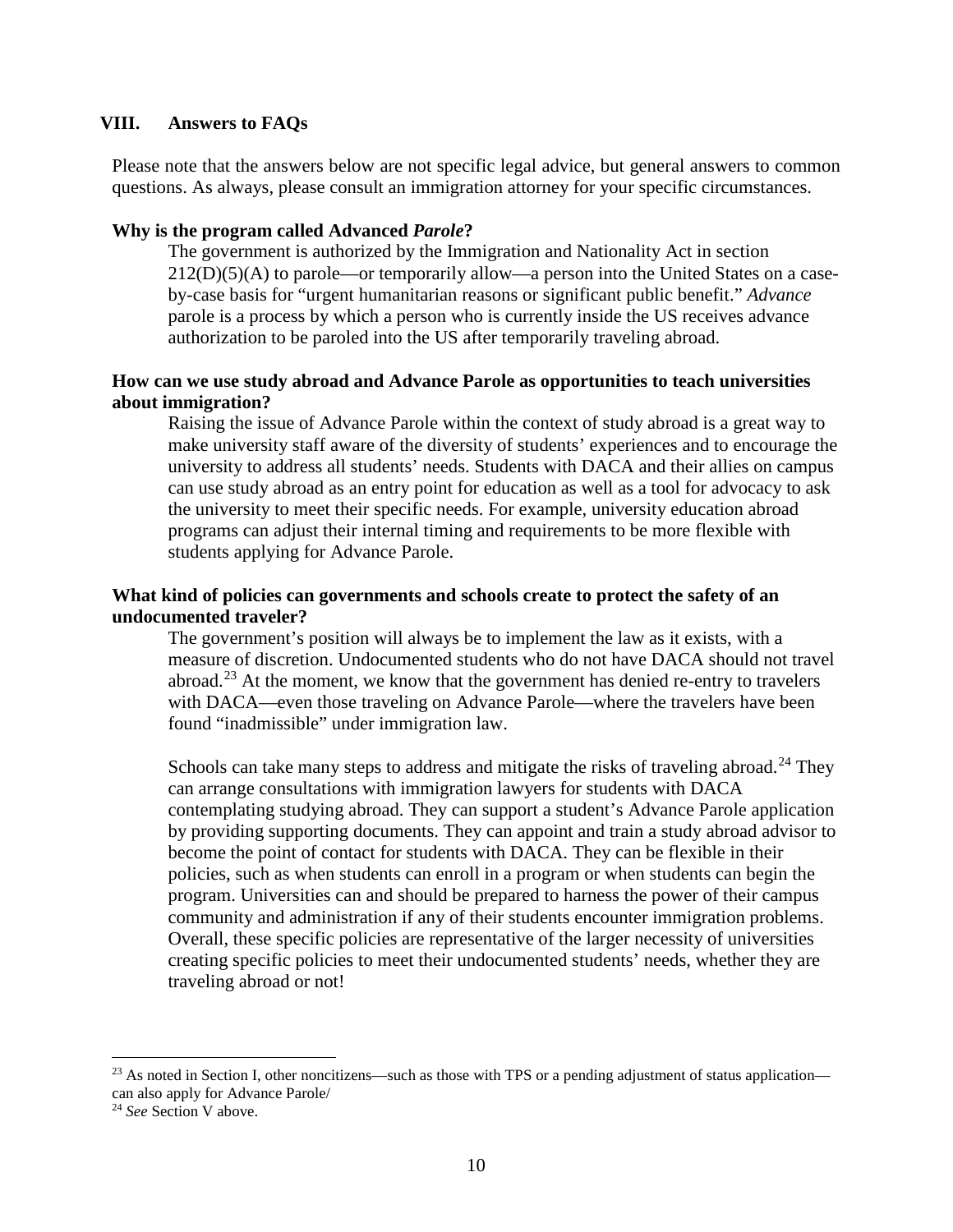### **Of the DACA recipients stuck outside the United States using advanced parole, how many have been students?**

We do not have data on this.

## **Are there any specific education programs or universities/community colleges in the SoCal area that are doing study abroad?**

Most universities have their own study abroad programs, e.g. the University of Southern [California,](https://undergrad.usc.edu/experience/global/) the University of California system's [Education Abroad Programs,](https://uceap.universityofcalifornia.edu/) and the California State University system's [International Programs.](https://csuip.calstate.edu/index.cfm?FuseAction=Abroad.Home) Check with your academic advisor at your school.

## **How can I find a study abroad program for my home country of Mexico? I've checked with my university's study abroad site and they do not have any programs in Mexico.**

If a student wants to travel to a specific country and their school does not have a program in that country, there are a couple options. The student can explore private education abroad programs like the [Institute of International Education,](https://iiepassport.org/) [Academic Travel Abroad,](https://academic-travel.com/our-work/destinations/) or [CET Academic Programs,](https://cetacademicprograms.com/) which work with universities to ensure credits count toward a degree. There are also non-profit organizations, like [The California-Mexico Studies](https://www.california-mexicocenter.org/)  [Center,](https://www.california-mexicocenter.org/) that do the same. Alternatively, the student can work with their academic and study abroad advisor to design their own program at a host university in their intended country of study. It is more difficult to design an individual program, but students can tailor it to their studies.

#### **What was the name of the educational program run by the Mexican government?**

Many years ago, the Mexican Consulate had a [program](https://www.elminnesotadehoy.com/desde-minnesota-tres-dreamers-visitan-mexico/) for DREAMers to travel to various places in Mexico and learn about the culture. It is unclear whether this program still exists.

### **Can we encourage universities to pay the \$360 application fee?**

The current fee for the Advance Parole application (USCIS [Form I-131\)](https://www.uscis.gov/i-131) is \$575 and this may change in the future. This is another point of advocacy for students who want to be seen and supported by their universities.

### **I graduated and I am currently working as a professional staff within my university. How can I ask for support?**

If there is an educational program you wish to attend, it is worth doing research about the program and speaking with a supervisor or Human Resources (HR) about how attendance in this program will contribute to your knowledge and expertise. (Alternatively, DACA recipients may seek Advance Parole for traveling for employment purposes and it is worth having a conversation with a supervisor or HR about how this may contribute to your professional development.) Remember, there is no requirement that a DACA recipient be currently enrolled in a college or university to travel abroad for educational purposes, but there is an expectation of some sort of evidence from a program or institution that the educational program is required or beneficial.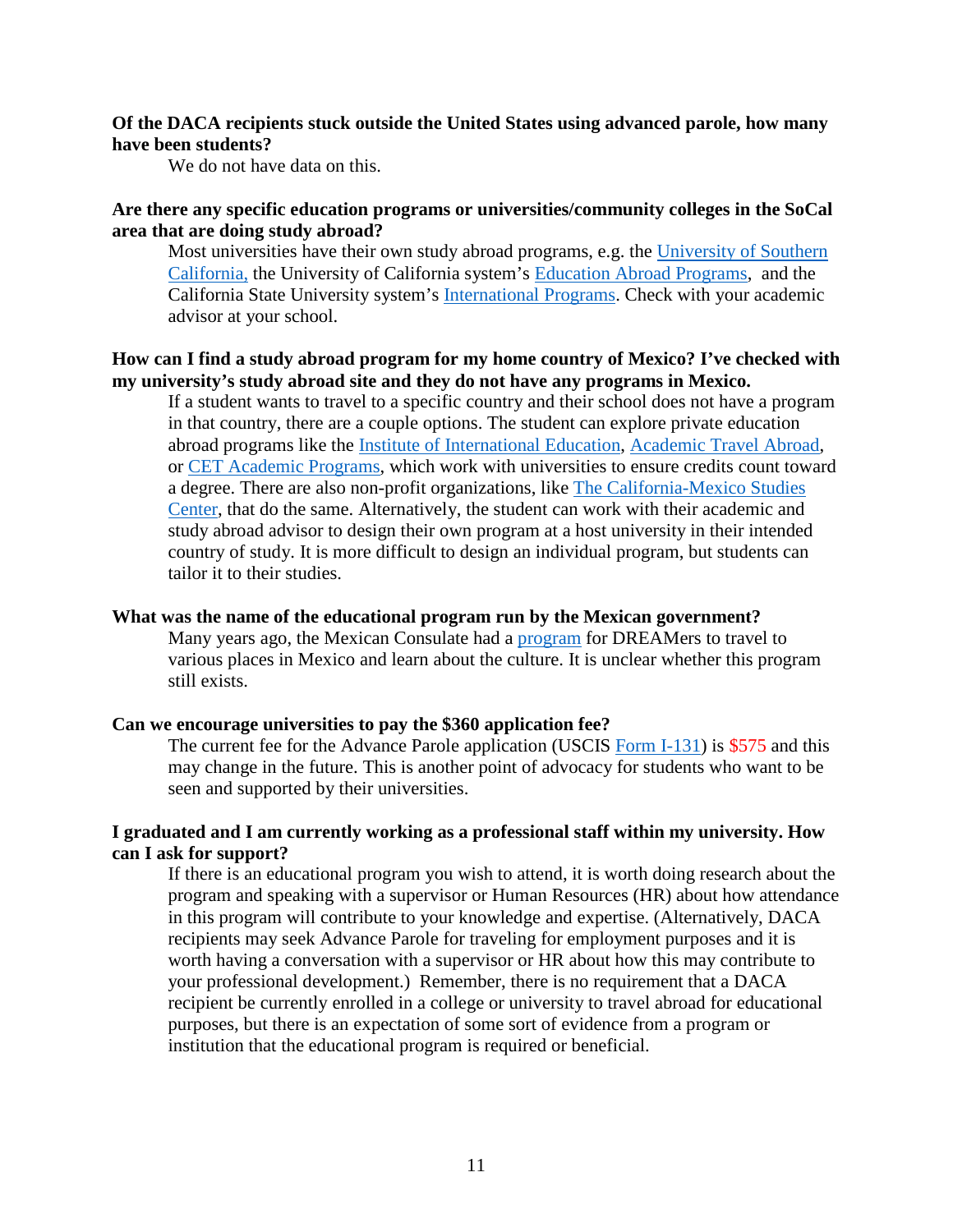## **If we want to study abroad during summer 2022, when would be the best time to apply to Advance Parole?**

Now, in summer or early fall 2021. Planning ahead is critical when applying for Advance Parole because, as we know anecdotally, USCIS is taking *upward of six months* to process these applications. Best practice is to plan study abroad a year in advance and speak with academic and study abroad advisors about the process.

### **If we are approved for Advance Parole, can we choose the dates and times for how long we will be out of the country, or are they assigned to us?**

Applicants for Advance Parole indicate on their Form I-131 the date they wish to travel abroad and the duration of their time outside the United States (e.g. 30 days, 180 days, etc.). It is helpful to provide other evidence that supports these dates, such as the school's academic calendar showing when the semester or program ends or a letter from a study abroad advisor. If approved, the Advance Parole document will reflect these dates.

### **Can charity work be considered a humanitarian reason?**

The most recently available guidelines from USCIS are from 2013. (DHS, National [Standard Operating Procedures:](https://www.aila.org/File/DownloadEmbeddedFile/57200) Deferred Action for Childhood Arrivals (April 4, 2013), p. 136.) They state:

For humanitarian purposes the applicant must show that the travel is for the purpose of:

- Obtaining medical treatment;
- Attending funeral services for a family member; or
- Visiting an ailing relative.

From this language, it appears that charity work would be outside the scope of humanitarian reasons, as they are defined here. We do not know if USCIS has broadened its definition of travel for humanitarian purposes since 2013. In our personal experience, we have not had DACA recipients request Advance Parole for charity work.

#### **Can you submit a DACA renewal and Advance Parole application together?**

It is best practice to wait until new DACA authorization has been issued and then request Advance Parole for travel dates that fall squarely within the most recent DACA authorization. USCIS provides the following guidance for DACA recipients applying for Advance Parole:

You may not apply for advance parole unless and until USCIS defers action in your case under the consideration of DACA. You cannot apply for advance parole at the same time as you submit your request for consideration of DACA.

The language is unclear about whether this applies to initial or renewal DACA applications or both. $^{25}$  $^{25}$  $^{25}$ 

If waiting on a DACA decision in order to apply for Advance Parole would prohibit participation in an education abroad program, a person may wait until they receive their

<span id="page-11-0"></span> $25$  Those who are applying for DACA for the first time are considered to be filing initial applications. If a person has consistently renewed DACA since they were first granted DACA, their applications will be considered renewal applications. If a person's previous DACA authorization expired, but they are applying for DACA within one year of its expiration, this will be considered a renewal application. See USCIS FAQs on DACA, Question #50.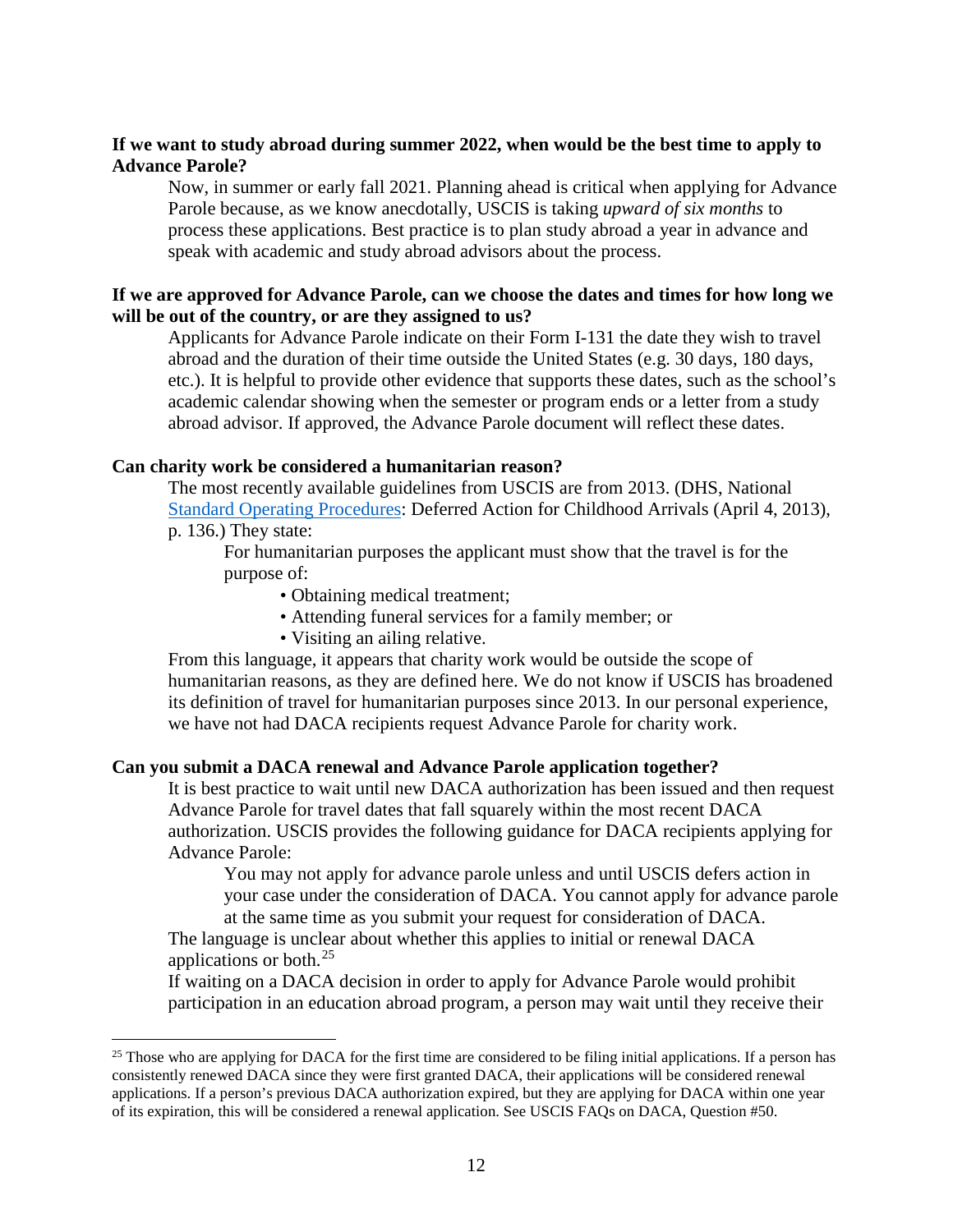Receipt Notice for the DACA renewal application and submit this with the Form I-131, indicating in their cover letter that their DACA renewal is pending and can then supplement their I-131 application after receiving DACA approval. USCIS states that an approved Advance Parole document is "not to exceed the duration of the deferral of removal under DACA." [\(Standard Operating Procedures,](https://www.aila.org/File/DownloadEmbeddedFile/57200) p. 138) so this may be a tricky process.

#### **For the emergency situations, are some local offices more lenient than others? Do you have to go to the one closest to your residence?**

DACA recipients who must travel quickly for emergency situations can call the USCIS National Customer Service Center at 1-800-375-5283 to schedule an InfoPass appointment for emergency Advance parole. USCIS will schedule an appointment at the local USCIS field office, based on a person's home address. Certain USCIS offices and officers have reputations for exercising their discretion more or less benevolently.

## **I filed an FBI background check that an attorney suggested to do, in order to figure out if I had a deportation order. Everything came out good, would that still be valid? Should I be okay to apply for advanced parole?**

FBI [background checks](https://www.fbi.gov/services/cjis/identity-history-summary-checks) tend to be comprehensive with respect to an individual's contact with the criminal or immigration legal systems. However, this information will not capture all the data that might lead to an increased risk of denial upon re-entry. For example, if a person lived in the U.S. without permission, left the country, and then came back without permission, this information would not show up on an FBI background check, but the person is subject to the ground of inadmissibility known as the "permanent bar." If there is any doubt or lack of clarity about a person's immigration history, DACA recipients can check with family to clarify and file Freedom of Information Act (FOIA) requests with the immigration agencies.

#### **Do speeding tickets count as involvement with the law?**

Generally, traffic violations are not considered criminal offenses and do not make someone inadmissible to the United States. However, each state's law varies and sometimes a certain type of traffic offense or a certain number of traffic offenses might carry additional consequences. Please consult with an attorney.

#### **What is AOS?**

AOS is an abbreviation of Adjustment of Status and is the process through which someone applies for a green card and "adjusts" their status to Lawful Permanent Resident.

## **Would a bar still be a risk even if they traveled within their dates and did everything right? Why would that potentially trigger a bar?**

In some cases, a DACA recipient is subject to a ground of inadmissibility (based on their immigration history or contact with the criminal system), but this does not stop them from renewing DACA or from receiving Advance Parole. Travel abroad in this situation can be risky. If a person travels abroad and then tries to re-enter the United States at an airport with their Advance Parole document, they are considered to be seeking admission.